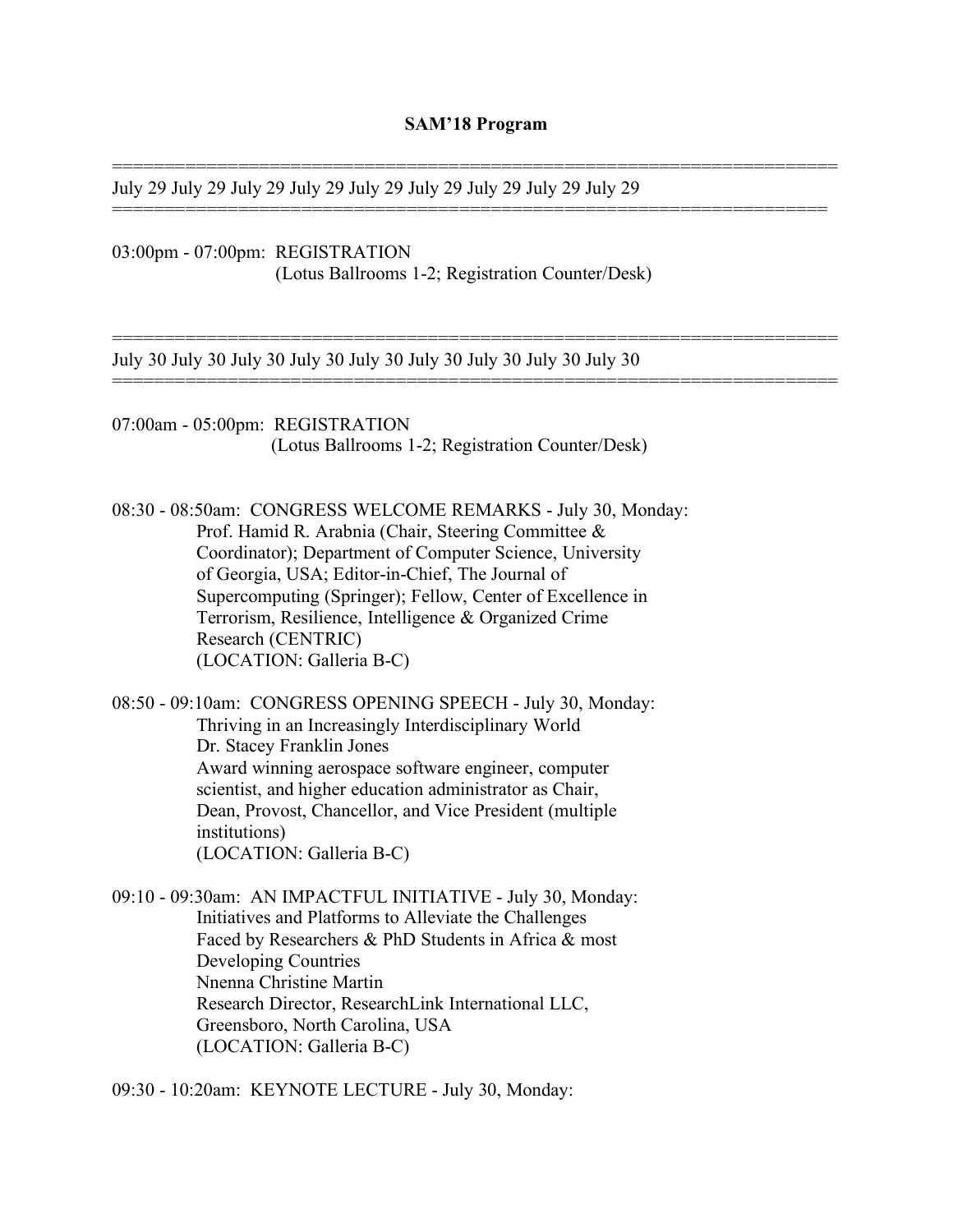Data Science in Industry and Transport: The black swan effect and the swan song desire Prof. Diego Galar Lulea University of Technology (LTU), Luea, Sweden; Coordinator of several H2020 projects in cyber physical systems, Industry 4.0, IoT, & industrial Big Data; Principal searcher, Tecnalia, Spain; Visiting Professor, University of Sunderland (UK); University of Maryland (USA) (LOCATION: Galleria B-C)

- 10:20 10:40am: BREAK
- SESSION 1-SAM: BIOMETRICS, FORENSICS & INFORMATION ASSURANCE I Chair: Dr. Mikhail Gofman, Calfornia State University, Fullerton, USA July 30, 2018 (Monday); 10:40am - 12:20pm (LOCATION: Galleria A)
- 10:40 11:00am: Memory Forensics Methodology for Investigating Cryptocurrency Protocols Shaimaa S. Ali, Ahmed F. Shosha, Ahmed Elashmawy Department of Information Security, Nile University, Egypt; Axenic Limited, New Zealand
- 11:00 11:20am: Minutiae Point Extraction for Fingerprint Verification System Ifeoma Ugochi Ohaeri, Micheal Bukowo Esiefarienhe Department of Computer Science, North-West University Mafikeng Campus, South Africa
- 11:20 11:40am: Multimodal Biometrics via Discriminant Correlation Analysis on Mobile Devices Mikhail Gofman, Narciso Sandico, Sinjini Mitra, Eryu Suo, Sadun Muhi, Tyler Vu California State University, Fullerton, California, USA
- 11:40 12:00pm: Incorporating Delegation into ABAC: Healthcare Information System Use Case Khaled Sabahein, Brian Reithel, Feng Wang University of Mississippi, USA;
- 12:00 12:20pm: FREE SLOT
- 12:20 01:20pm: LUNCH (On Your Own)
- SESSION 2-SAM: GREG VERT MEMORIAL TALK: Cyber Security - Privacy: Are We All Living in Glass Houses? Can I Get Some Privacy, Please?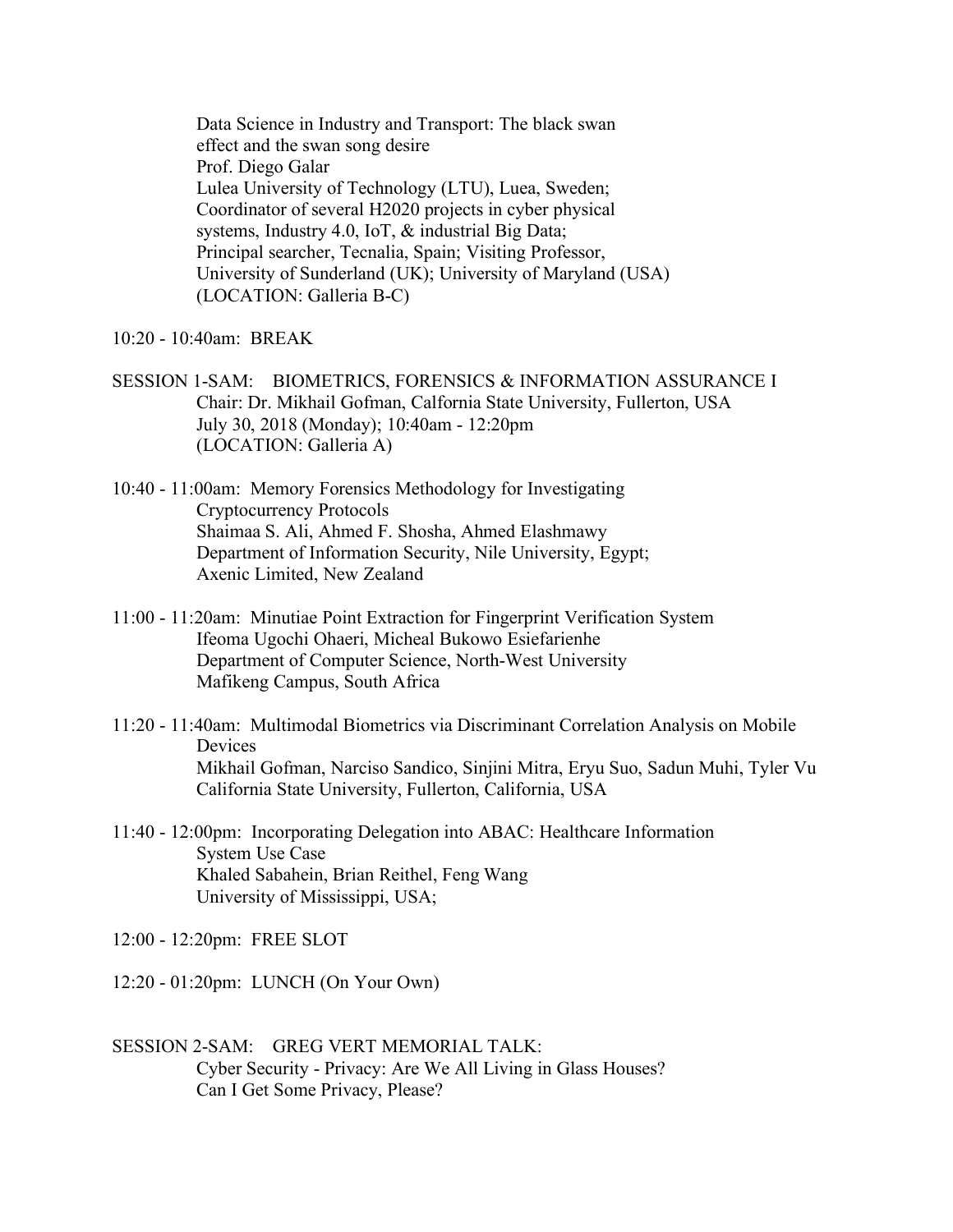KEYNOTE SPEAKER: Prof. Levent Ertaul, California State University, East Bay, California, USA July 30, 2018 (Monday); 01:30pm - 03:00pm (LOCATION: Galleria A)

- 03:00 03:40pm: POSTER DISCUSSION SESSION A-SAM July 30, 2018 (Monday) (LOCATION: Lotus Ballrooms 1-2)
	- O. A Frequency Analysis of Malicious IP Addresses on a Supercomputing Service Environment Jae-Kook Lee, Sung-Jun Kim, Jong-Hun Ahn Supercomputing Service Center, KISTI, Daejeon, Korea; Cyber Emergency Control Team, KISA, Seoul, Korea O. ...

SESSION 3-SAM: BIOMETRICS, FORENSICS & INFORMATION ASSURANCE II Chair: Prof. Hala Elsadek, Electronics Research Institute, Egypt July 30, 2018 (Monday); 03:40pm - 05:00pm (LOCATION: Galleria A)

- 03:40 04:00pm: The Authentication System Automatically Generating Feature Points: Effect of Dummy Feature Points Hiroshi Dozono, Tatsuya Chuto, Masanori Nakakuni Faculty of Science and Engineering, Saga University, Japan; KYOCERA Document Solutions, Japan; Fukuoka University, Japan
- 04:00 04:20pm: A Software Assistant for the Development of Secure, Usable and Economically Meaningful Software Christopher Ruff, Andrea Horch Competence Team Identity Management, IAT, University of Stuttgart, Germany; Competence Team Identity Management, Fraunhofer IAO, Stuttgart, Germany
- 04:20 04:40pm: Improving the Permission Model to Protect the Smartphone Users' Privacy and Applying it on Android Nasir Eisty, Abigail Payne, Travis Atkison CS Department, University of Alabama, Tuscaloosa, USA
- 04:40 05:00pm: Extended Fault-Tolerant Visual Secret Sharing Scheme without Pixel Expansion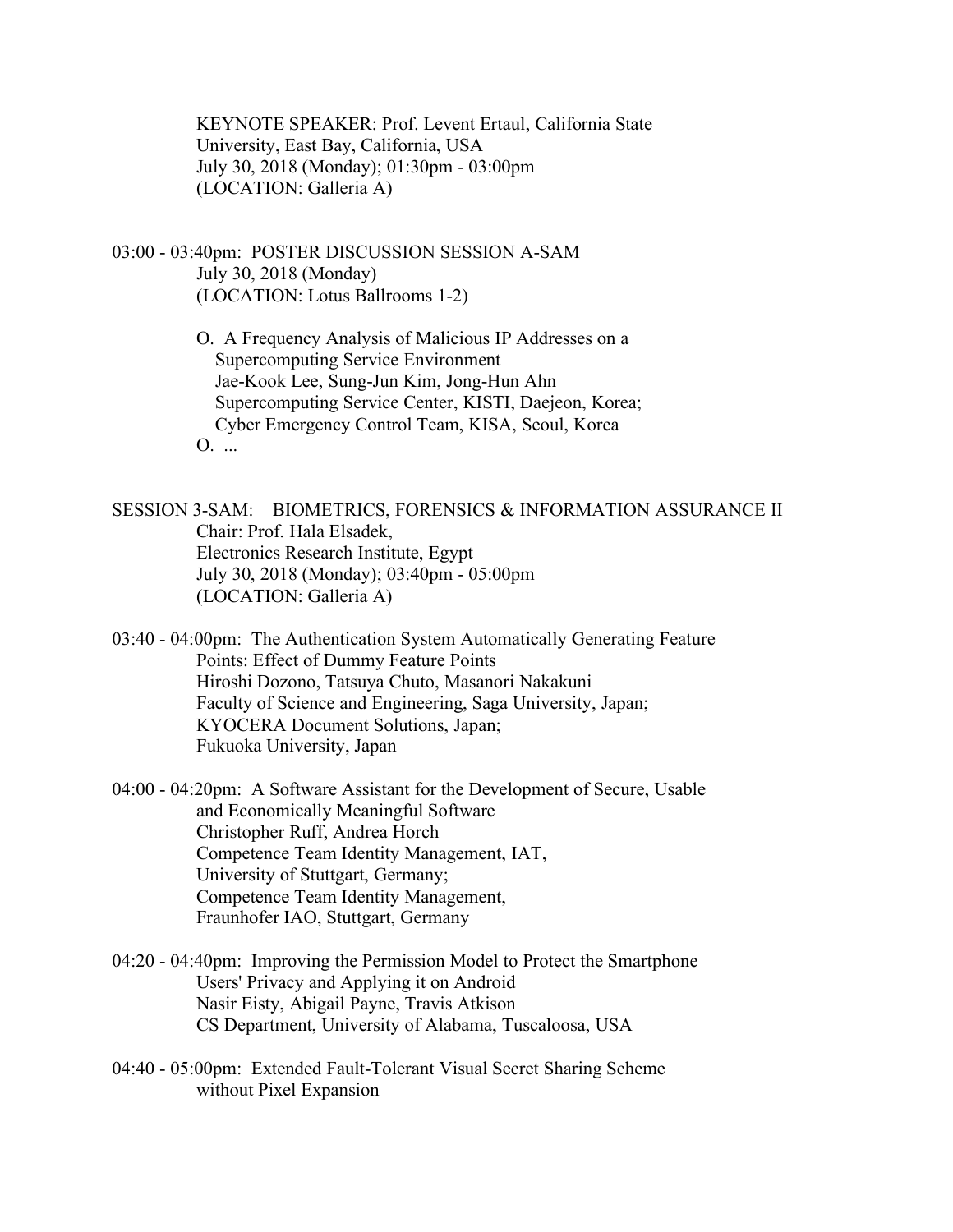Justie Su-Tzu Juan, Yung-Chang Chen Department of Computer Science and Information Engineering, National Chi Nan University, Taiwan

05:20 - 07:20pm: INVITED LECTURE (Topic of common interest) More Data Less Downtime - The road from description, prediction towards prescription by the means of digitization Prof. Diego Galar Lulea University of Technology (LTU), Luea, Sweden; Coordinator of several H2020 projects in cyber physical systems, Industry 4.0, IoT, & industrial Big Data; Principal Researcher, Tecnalia, Spain; Visiting Professor, University of Sunderland (UK); University of Maryland (USA); ... (LOCATION: Galleria B)

08:00 - 10:30pm: CONFERENCE RECEPTION DINNER / SOCIAL July 30 - Monday; 08:00 - 10:30pm (LOCATION: TBA)

July 31 July 31 July 31 July 31 July 31 July 31 July 31 July 31 July 31

=====================================================================

=====================================================================

- 07:00a 05:00p: REGISTRATION (Lotus Ballrooms 1-2; Registration Counter/Desk)
- SESSION 4-SAM: SECURITY EDUCATION + BIOMETRICS Chair: Prof. Guillermo Francia, Jacksonville State University, USA July 31, 2018 (Tuesday); 08:20am - 10:40am (LOCATION: Galleria A)

08:20 - 08:40am: Selection and Promotion Criteria of Information Security Personnel: Lebanon Case Study Esther Nehme, Jacques Bou Abdo, Jacques Demerjian Center for Advanced Technology Development, Lebanon; CS Department, Notre Dame University, Deir el Qamar, Lebanon; Faculty of Sciences, Lebanese University, Lebanon

08:40 - 09:00am: Scenario-based Learning Approach to Industrial Control Systems Security Training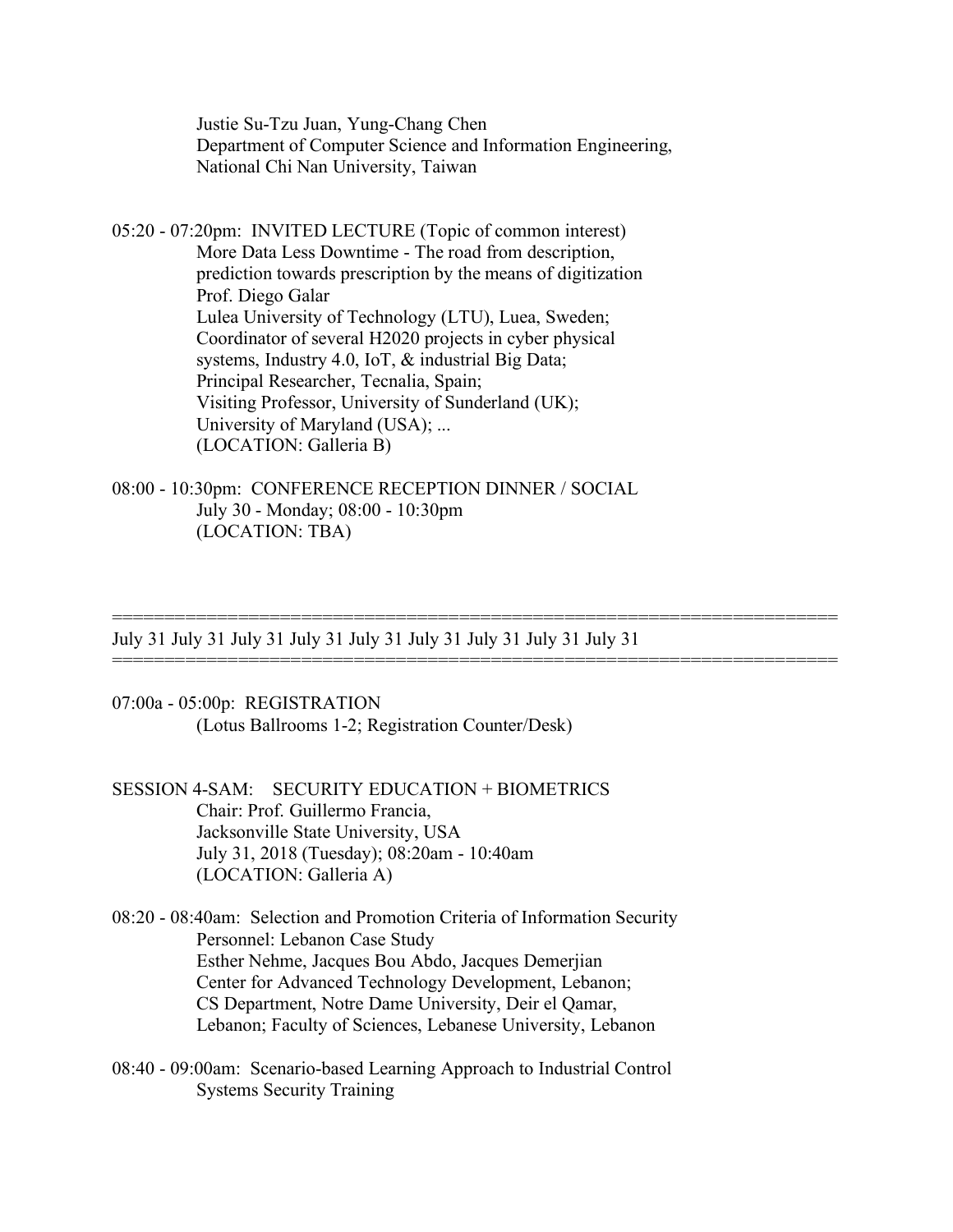Guillermo A. Francia Center for Information Security and Assurance, Jacksonville State University, Jacksonville, Alabama, USA

- 09:00 09:20am: Get a Clue: A New EDURange Scenario for Password Cracking Rosemary Arends, Raya Deussen, Benjamin Green, Jodi Rush, and Jens Mache Lewis & Clark College, Portland, Oregon, USA
- 09:20 09:40am: Social Engineering and its Impacts on Critical Infrastructure: A Comprehensive Survey Jason Pollack, Prakash Ranganathan Department of Electrical Engineering & Mines, University of North Dakota, North Dakota, USA
- 09:40 10:00am: ADS-B, GPS, IFF, Aviation Navigation Systems Security Jason Pollack, Prakash Ranganathan Department of Electrical Engineering & Mines, University of North Dakota, North Dakota, USA
- 10:00 10:20am: A Comparison of Machine Learning Classifiers for Acoustic Gait Analysis Jasper Huang, Fabio Di Troia, Mark Stamp Department of Computer Science, San Jose State University, California, USA

10:20 - 10:40am: BREAK

- SESSION 5-SAM: SECURITY MANAGEMENT Chair: Dana Al-Tehmazi, Bahrain Internet Exchange, Bahrain July 31, 2018 (Tuesday); 10:40am - 12:20pm (LOCATION: Galleria A)
- 10:40 11:00am: Investigation of Vulnerabilities with Monitoring Tools Kazi Zunnurhain, Ankur J. Patel, Mairura James Kean University, New Jersey, USA
- 11:00 11:20am: Evaluating Security of Software Through Vulnerability Management Metrics Jonathan Sonnerup, Martin Hell Department of Electrical and Information Technology, Lund University, Lund, Sweden
- 11:20 11:40am: Cyber Security Trust Framework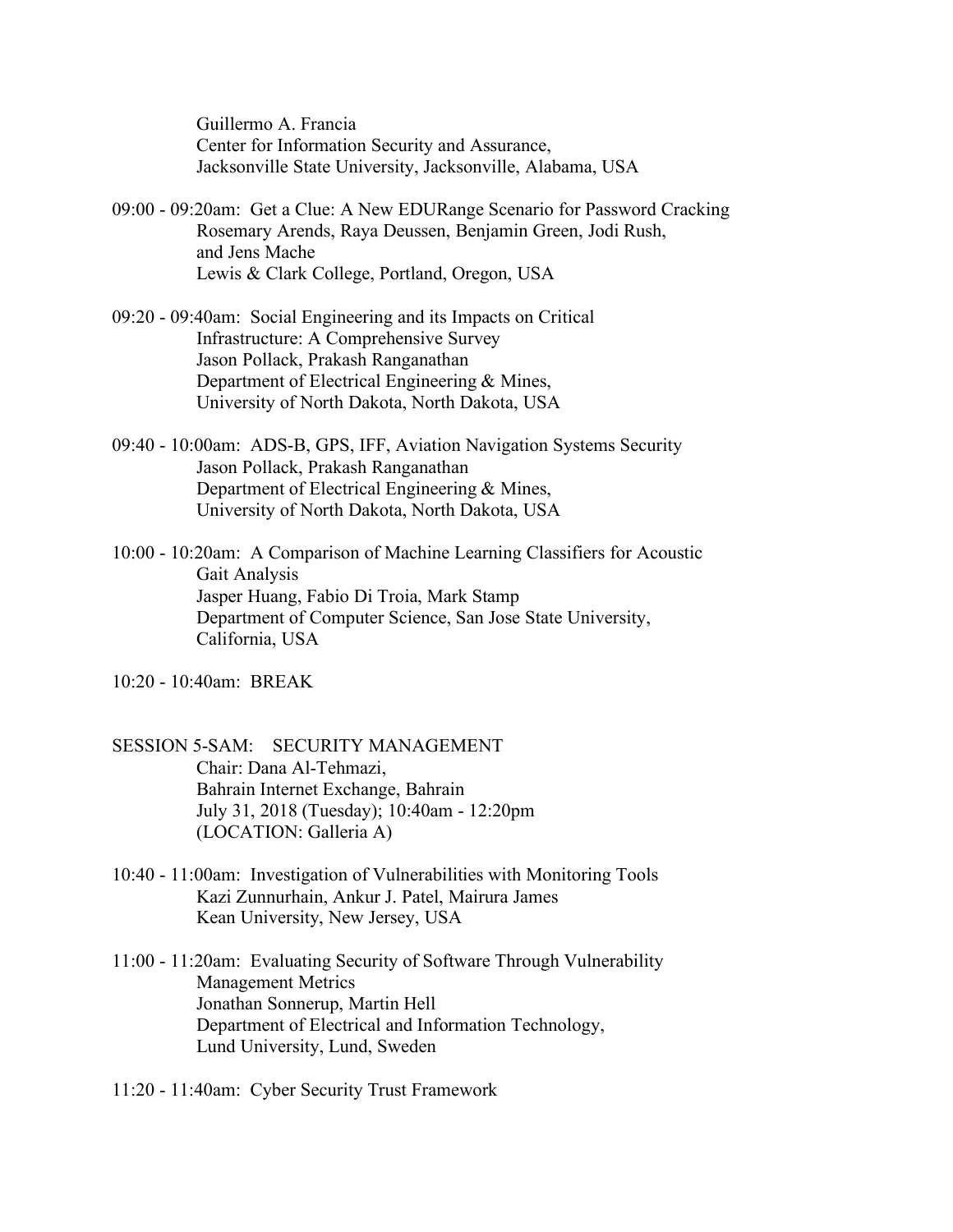Dana Isa Al-Tehmazi Department of Information Communication Technology, Bahrain Internet Exchange, Manama, Kingdom of Bahrain

- 11:40 12:00pm: A Blockchain System Integrity Model Mahalingam Ramkumar Department of CSE, Mississippi State University, USA
- 12:00 12:20pm: Predicting Insider Threats by Behavioral Analysis Using Deep Learning Kaushal Bhavsar, Bhushan Trivedi GLS School of Research & Innovation, Ahmedabad, India; GLS Institute of Computer Technology, Ahmedabad, India

12:20 - 01:20pm: LUNCH (On Your Own)

SESSION 6-SAM: KATHY LIZSKA MEMORIAL TALK: Terrorist Threat: How Resilient are our Train Networks? KEYNOTE SPEAKER: Dr. Martin Zsifkovits, University of Armed Forces Munich, Munchen, Germany July 31, 2018 (Tuesday); 01:30pm - 03:00pm (LOCATION: Galleria A)

03:00 - 03:40pm: POSTER DISCUSSION SESSION B-SAM July 31, 2018 (Tuesday) (LOCATION: Lotus Ballrooms 1-2)

> O. FAIR Vulnerability Determined Using Attack Graphs Beth Anderson Computer Science Department, Eastern Washington University, Spokane, Washington, USA  $\Omega$ . ...

SESSION 7-SAM: CRYPTOGRAPHIC TECHNIQUES Chair: Michael B. O'Hara, KB Computing, LLC, USA July 31, 2018 (Tuesday); 03:40pm - 05:00pm (LOCATION: Galleria A)

03:40 - 04:00pm: Analysis of McEliece Cryptosystem on Raspberry Pi 3 G. Saldamli, L. Ertaul, K. M. A. Menon Computer Engineering Department, San Jose State University, San Jose, California, USA;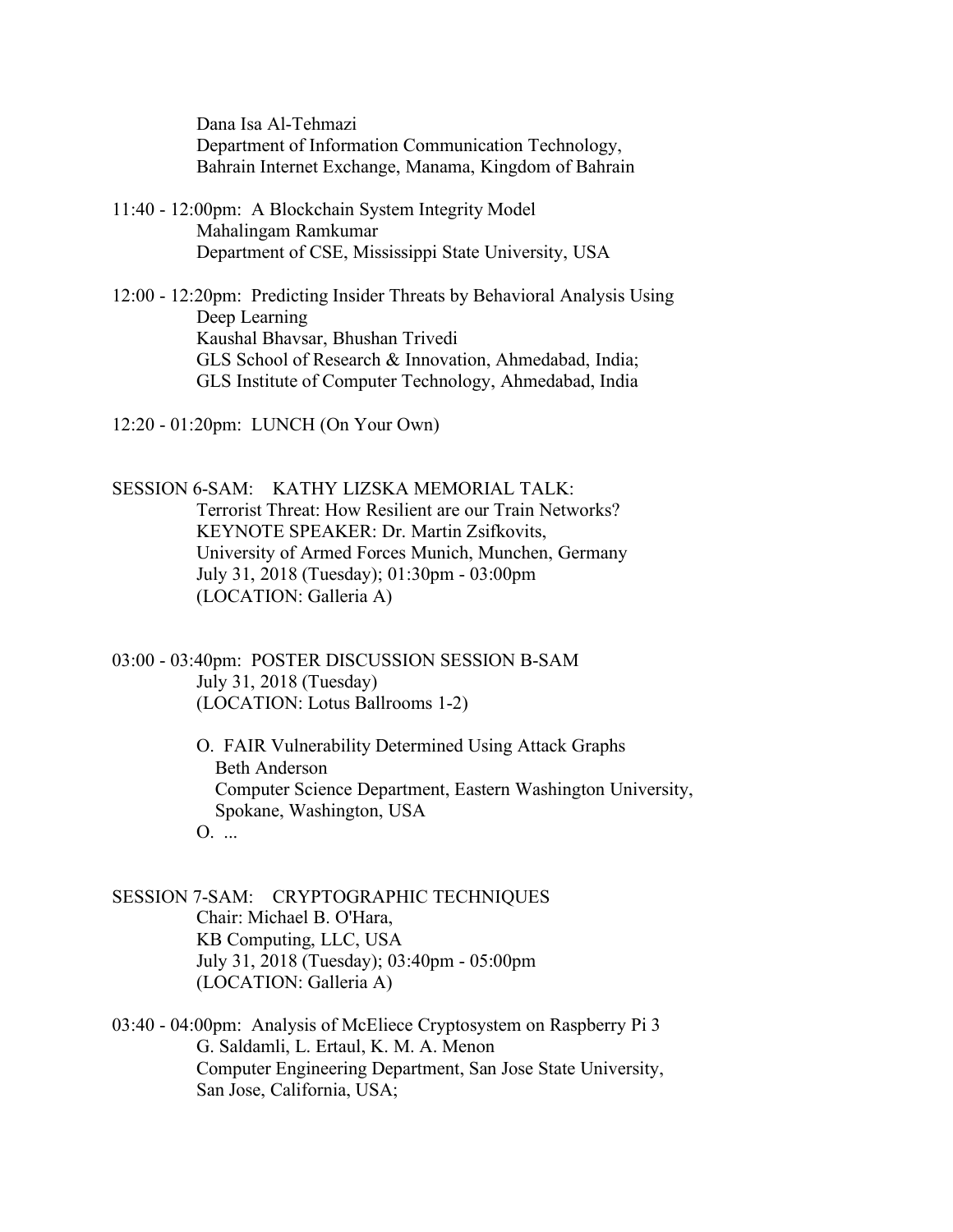Department of Computer Science, California State University East Bay, California, USA

- 04:00 04:20pm: There Are No Non-Witnesses R. D. McLeod, M. R. Friesen Computer Engineering, University of Manitoba, Canada
- 04:20 04:40pm: An Efficient Solution for Remote User Authentication Using DNA Crypto and Steganography Mohammed Misbahuddin Centre for Development of Advanced Computing (C-DAC), Bangalore, Karnataka, India

04:40 - 05:00pm: FREE SLOT

05:00 - 05:20pm: FREE SLOT

## CONCURRENT KEYNOTE TALKS OF GENERAL INTEREST

04:40 - 05:40pm: KEYNOTE/INVITED LECTURE:

 What I Wish I Had Known about Giving Technical Presentations and Doing Technical Writing Prof. H. J. Siegel Fellow of the IEEE; Fellow of the ACM; Department of ECE  $\&$  Department of CS; Colorado State University, Fort Collins, Colorado, USA (LOCATION: Galleria C)

05:40 - 06:30pm: KEYNOTE/INVITED LECTURE: Applications of AI: A Pragmatic Perspective Prof. Andrew Ware Professor of Computing, University of South Wales, UK; Regional Director of Techno Camps, UK (LOCATION: Galleria C)

05:40 - 07:40pm: INVITED TUTORIAL & TALK: Machine Learning and Urban Analytics Dr. Richard Dunks Founder of Datapolitan, New York, USA (LOCATION: Galleria B) <--------- note the change in location

August 1 August 1 August 1 August 1 August 1 August 1 August 1 August 1

=====================================================================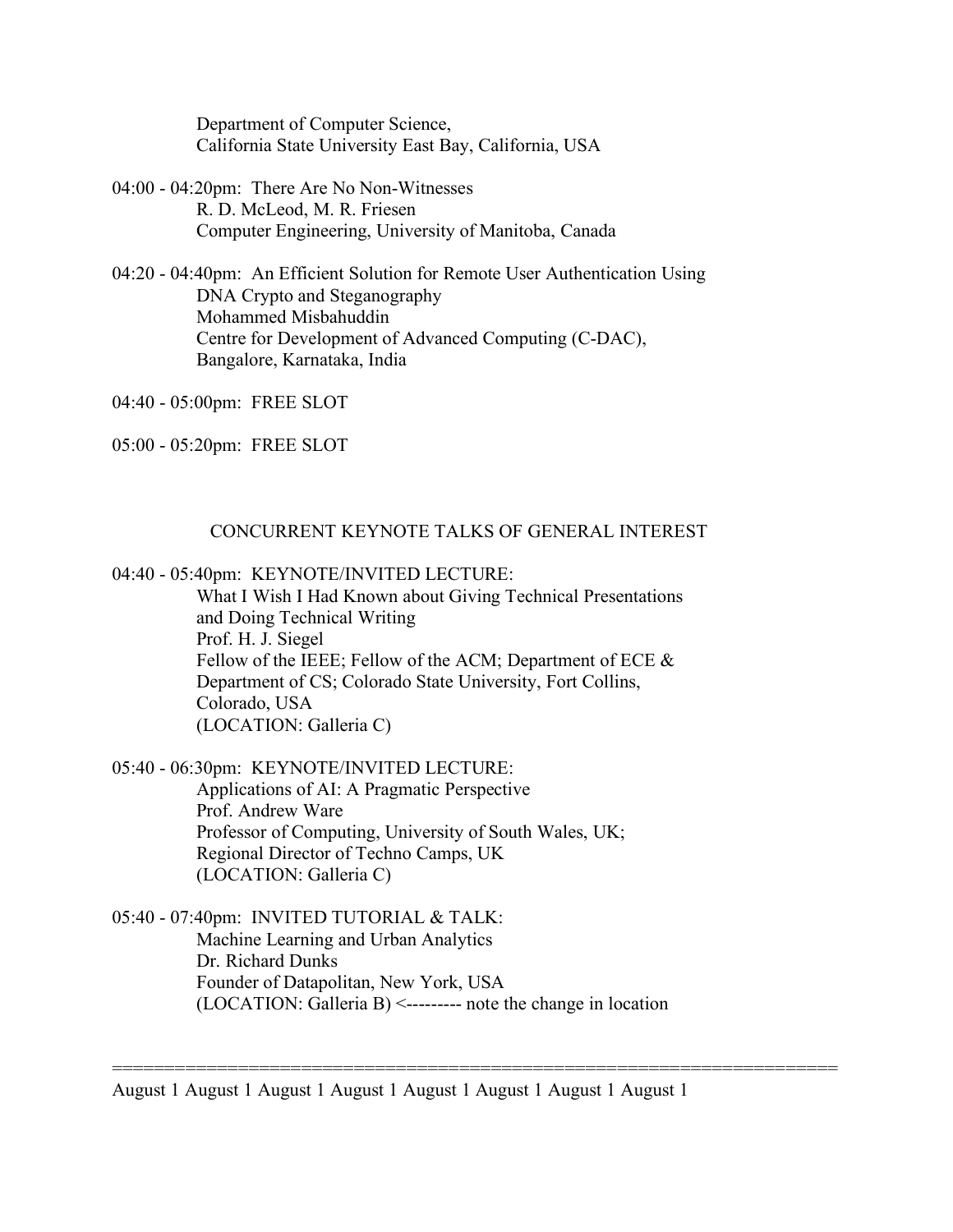07:00a - 05:00p: REGISTRATION (Lotus Ballrooms 1-2; Registration Counter/Desk)

SESSION 8-SAM: COMPUTER SECURITY Chair: Dr. Jens Kohler, University of Applied Sciences, Germany August 1, 2018 (Wednesday); 08:00am - 10:20am (LOCATION: Galleria A)

08:20 - 08:40am: Petri Nets with Players, Strategies, and Cost: A Formalism for Modeling Cyberattacks Katia P. Mayfield, Mikel D. Petty Department of Mathematics, Computer and Natural Sciences, Athens State University, Alabama, USA; Department of CS, University of Alabama in Huntsville, Alabama, USA

=====================================================================

- 08:40 09:00am: A Comprehensive Model for Elucidating Advanced Persistent Threats (APT) Rudra Prasad Baksi, Shambhu J. Upadhyaya Department of CSE, University at Buffalo, SUNY, Buffalo, New York, USA
- 09:00 09:20am: Applying the Kill Chain and Diamond Models to Microsoft Advanced Threat Analytics (MS ATA) Levent Ertaul, Mina Mousa CS Department, California State University East Bay, California, USA
- 09:20 09:40am: Automating Deployment of Gh0st Remote Access Trojan Malware Brandon Johnson, George Hsieh, Mary Ann Hoppa Computer Science, Norfolk State University, Virginia, USA
- 09:40 10:00am: Computer Attacks as Machines of Things that Flow Sabah Al-Fedaghi, Mennat Allah Bayoumi CE Department, Kuwait University, Kuwait; Professional Services Department, EBLA Computer Consultancy, Kuwait

10:00 - 10:20am: An Immunity-based Security Threat Detection Model for Digital Virtual Assets Ping Lin, Tao Li, Xiaojie Liu, Hui Zhao, Xiaojun Zhou, and Fangdong Zhu College of CS, Sichuan University, Chengdu, P. R. China; College of Cybersecurity, Sichuan University, Chengdu, China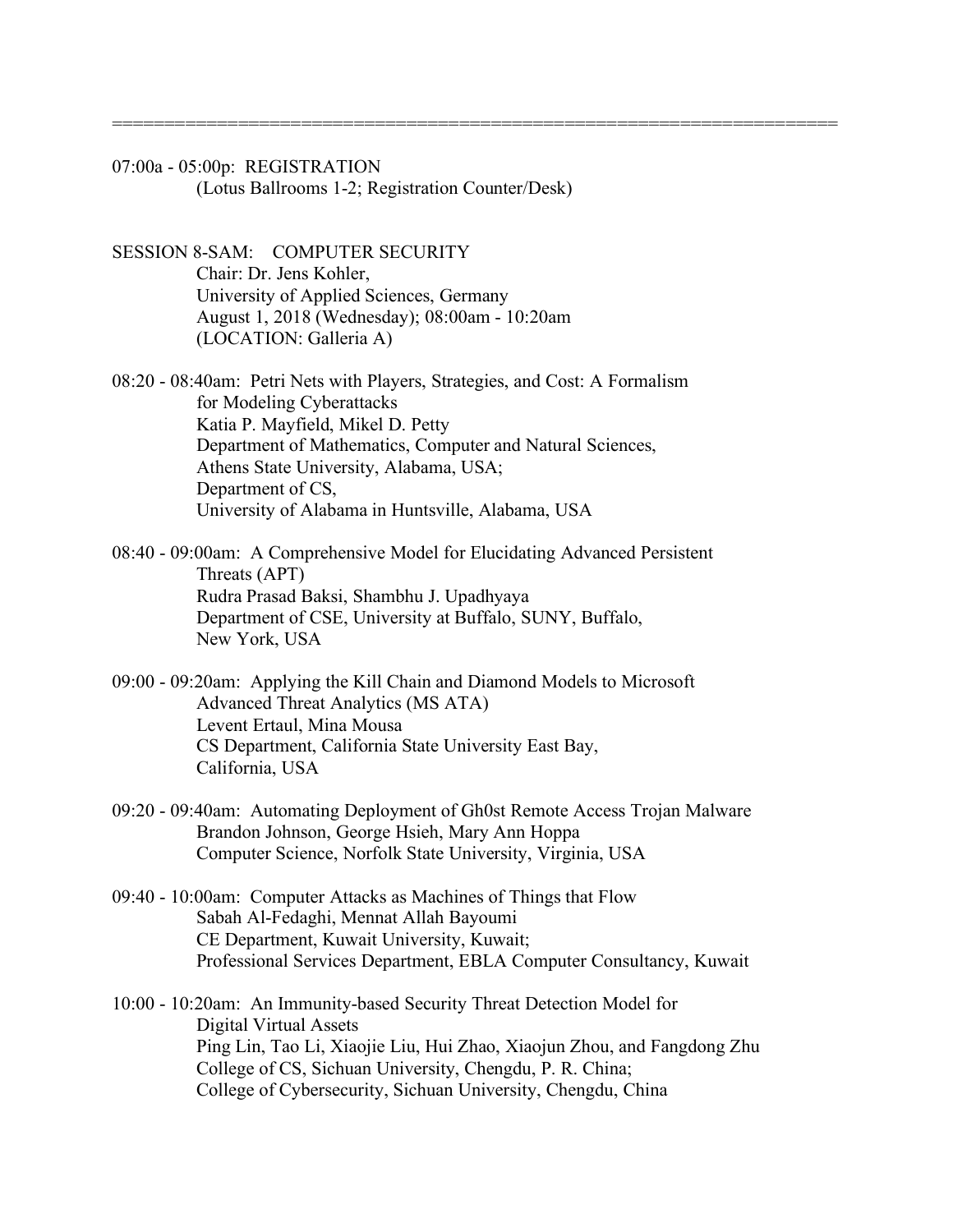10:20 - 10:40pm: BREAK

10:40a - 12:20p: During this period, SAM'18 attendees are encouraged to participate in sessions belonging to EEE (e-Learning, e-Business, Enterprise Information Systems, & e-Government), FECS (Education), HIMS (Health Informatics), ICAI (Artificial Intelligence), ICOMP (Internet Computing & IoT), ICWN (Wireless Networks), IKE (Knowledge Engineering), IPCV (Computer Vision), PDPTA (Parallel & Distributed Processing), or SERP (Software Engineering) conferences. These sessions discuss topics that may be of interest to SAM'18 attendees.

12:20 - 01:20pm: LUNCH (On Your Own)

SESSION 9-SAM: NETWORK AND HARDWARE SECURITY Chair: Prof. Levent Ertaul, California State University East Bay, California, USA August 1, 2018 (Wednesday); 01:20pm - 03:00pm (LOCATION: Galleria A)

- 01:20 01:40pm: Detecting Vulnerabilities within Black Boxed CPUs using Assertion Based Verification for Enhanced Security Juan Portillo, Eugene John Department of Electrical and Computer Engineering, University of Texas at San Antonio, Texas, USA
- 01:40 02:00pm: Network Security Risk Assessment Based on Weighted PageRank Lei Ai, Tao Li, Xiaojie Liu, Hui Zhao, Jin Yang College of CS, Sichuan University, Chengdu, P. R. China; College of Cybersecurity, Sichuan University, Chengdu, P. R. China

02:00 - 02:20pm: FREE SLOT

02:20 - 02:40pm: FREE SLOT

02:40 - 03:00pm: FREE SLOT

03:00 - 03:40pm: POSTER DISCUSSION SESSION C-SAM August 1, 2018 (Wednesday) (LOCATION: Lotus Ballrooms 1-2)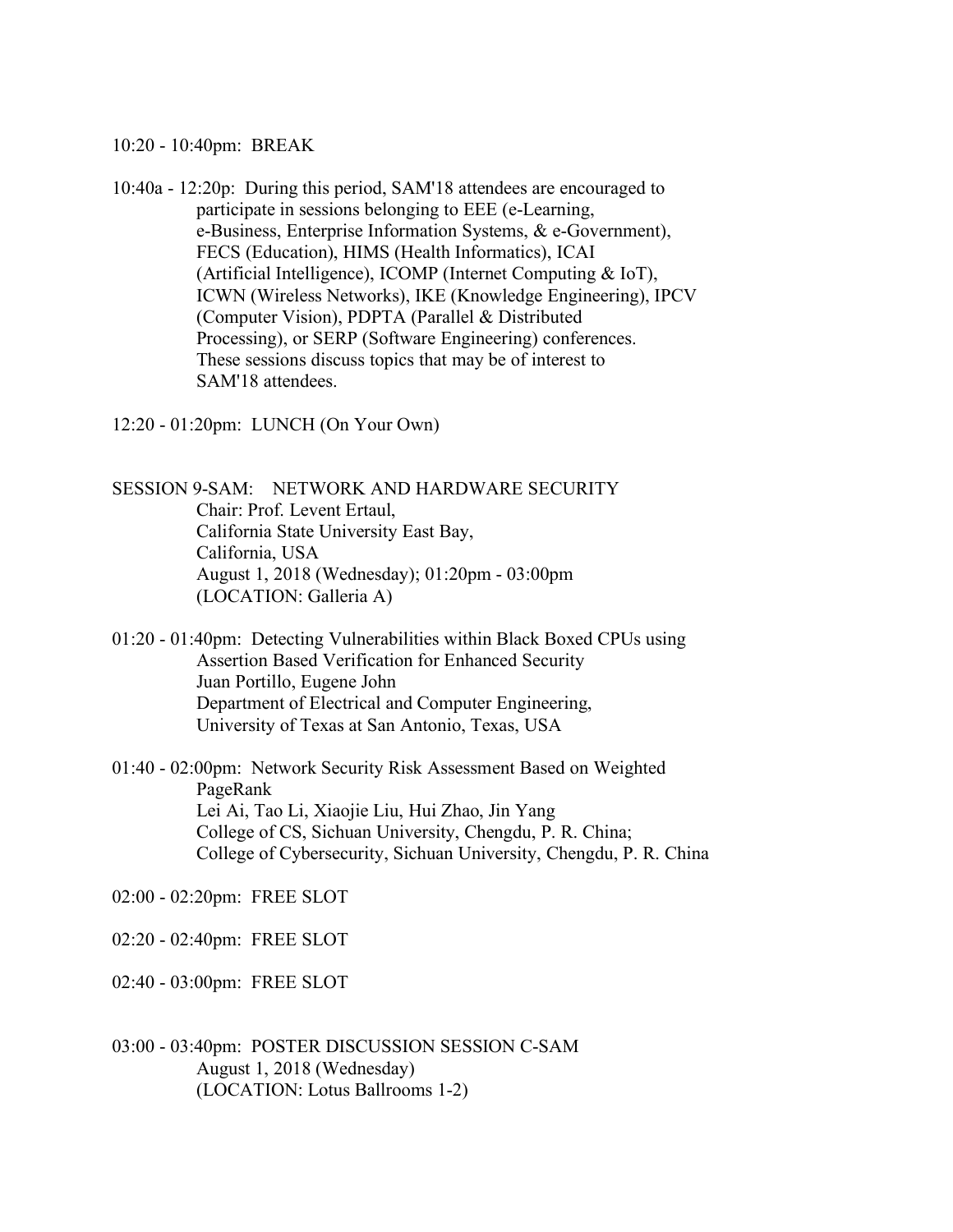O. User-Centric Cryptography - Shifting Power from the Cipher Designer to the Cipher User Gideon Samid Department of Electrical Engineering and Computer Science, Case Western Reserve University, USA  $0.$ ...

SESSION 10-SAM: SECURITY APPLICATIONS Co-Chairs: Dr. Hiroshi Dozono, Saga University, Japan; Dr. Jacques Bou Abdo, Notre Dame University, Louaize, Lebanon August 1, 2018 (Wednesday); 03:40pm - 06:00pm (LOCATION: Galleria A)

03:40 - 04:00pm: Electromagnetic Antenna Sensors for Security Systems' Applications Tamer Abouelnaga, Haythem Hussein, Hala Elsadek, and Hesham Eldeeb Electronics Research Institute, ElNozha Elgadida, Egypt

- 04:00 04:20pm: Semi-Fragile Watermarking Scheme for CFA Images Based on Authentication Table Chia-Chen Lin, Xiao-Long Liu, Cheng-Han Lin Department of Computer Science and Information Management, Providence University, Taiwan; Department of Computer Science, National Chiao Tung University, P. R. China
- 04:20 04:40pm: VW16F: A Robust Video Watermarking Using Simulated Block Based Spatial Domain Technique Farnaz Arab, Mazdak Zamani Felician University, Lodi, New Jersey, USA
- 04:40 05:00pm: Developing a UI and Automation Framework for a Cybersecurity Research and Experimentation Environment Cody Butler, George Thompson, George Hsieh, Mary Ann Hoppa, and Kevin S. Nauer CS, Norfolk State University Norfolk, Virginia, USA; Computer & Network Security, Sandia National Laboratories, Albuquerque, New Mexico, USA
- 05:00 05:20pm: Performance Evaluation of a Diagonal n-Partitioning Approach for Security-Aware Data Management in the Cloud Dennis Kern, Jens Kohler, Oliver Hummel, Thomas Specht Institute for Enterprise Computing, University of Applied